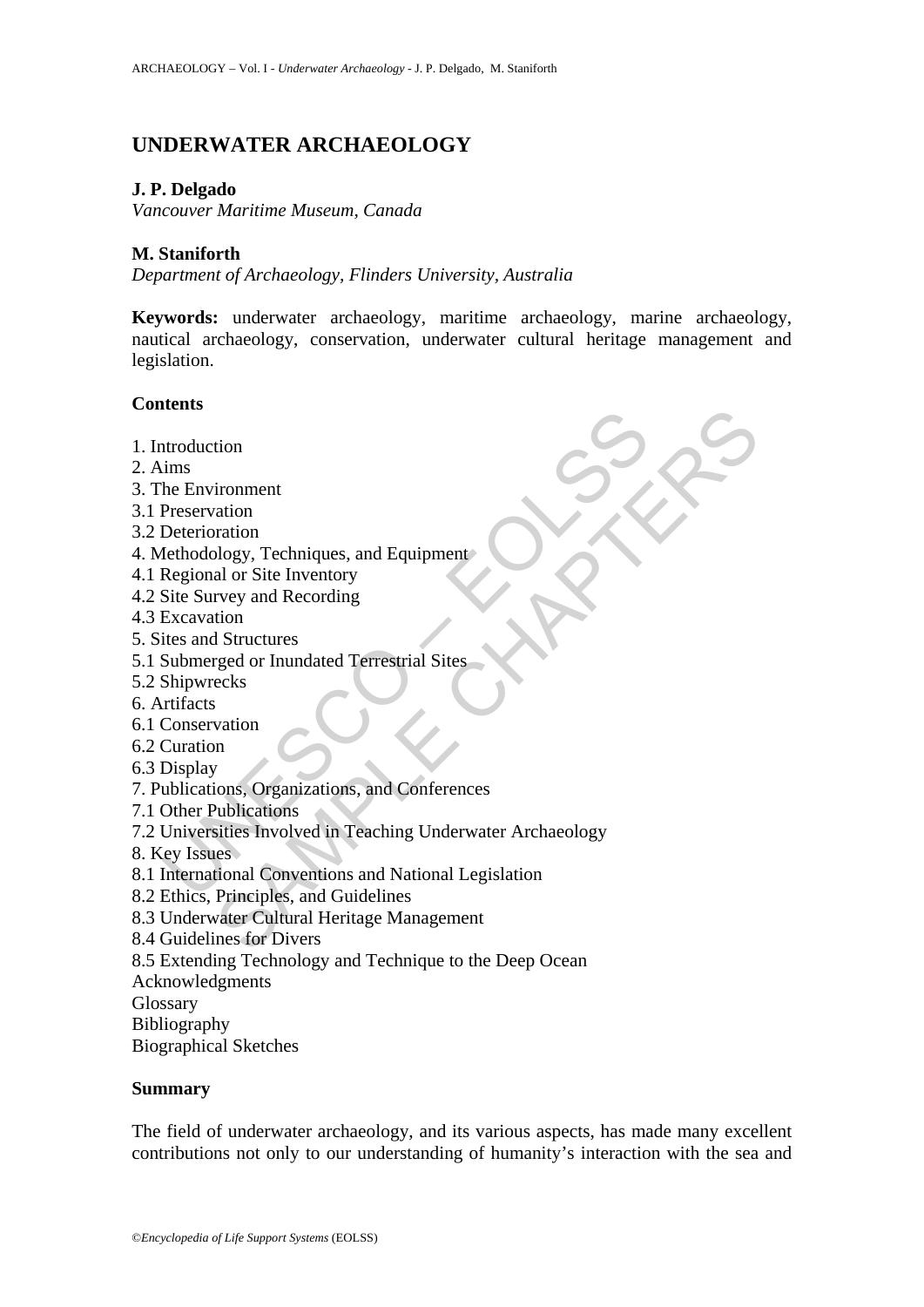the maritime environment, but also to our basic understanding of human prehistory and history. Anthropologically-oriented archaeology with shipwreck sites has also developed important interpretations. However, the potential of underwater archaeology to substantially augment our understanding of humanity and the past remains unfulfilled. There are several challenges that, when met, will introduce significant opportunities and results. They include unresolved conflict with treasure hunters, a lack of consistent public outreach, and hence a lack of public appreciation and support, and the simple relative youth of the discipline, the technical difficulty and high cost of research, the difficulties of access and protection, and rapid technological change.

#### **1. Introduction**

Underwater archaeology is the systematic study of past human life, behaviors, activities and cultures using the physical (or material) remains (including sites, structures and artifacts) as well as other evidence found in the underwater (or submerged) environment. Such evidence may exist beneath fresh (or inland) waters or beneath salt (or marine) waters. It may be visible on the bed of the water body (i.e. seabed) or buried beneath sediment.

cultures using the physical (or material) remains (including si<br>acts) as well as other evidence found in the underwater<br>ironment. Such evidence may exist beneath fresh (or inland) wat<br>marine) waters. It may be visible on t is using the physical (or material) emains (including sites, structures as well as other evidence found in the underwater (or submer, than Such evidence may exist beneath fresh (or inland) waters or beneath such as well as Underwater archaeological sites may consist of the remains of ships (shipwrecks), boats (boat finds), other watercraft or vessels and aircraft, as well as cultural material that was accidentally dropped, lost overboard, or deliberately deposited into the water body. They include the remains of structures that were originally built wholly or partly underwater (such as fish traps, crannogs, bridges, piers, jetties, and wharves). They also include the remains of human activity that originally took place on dry or marshy land that has subsequently been inundated, either by rising water levels or by marine (or fluvial) erosion.

The term underwater archaeology simply refers to the environment in which the practice of archaeology is undertaken. Contemporary definitions of underwater archaeology overlap with definitions of:

- *Maritime archaeology*. The archaeological study of humans and their interactions with the sea, that can include sites that are not underwater but that are related to maritime activities such as lighthouses, port constructions, or shore-based whaling stations.
- *Marine archaeology*. The archaeological study of material remains created by humans that are submerged in the marine (or saltwater) environment, such as submerged aircraft.
- *Nautical archaeology*. The archaeological study of ships and shipbuilding. Like maritime archaeology it can include sites that are not underwater but that are related to ships and shipbuilding including ship burials, and shipwreck remains in the terrestrial environment or shipbuilding yards.

In order to practice a suitable standard of underwater archaeology, appropriate academic qualifications, training, and experience are required. Training in archaeological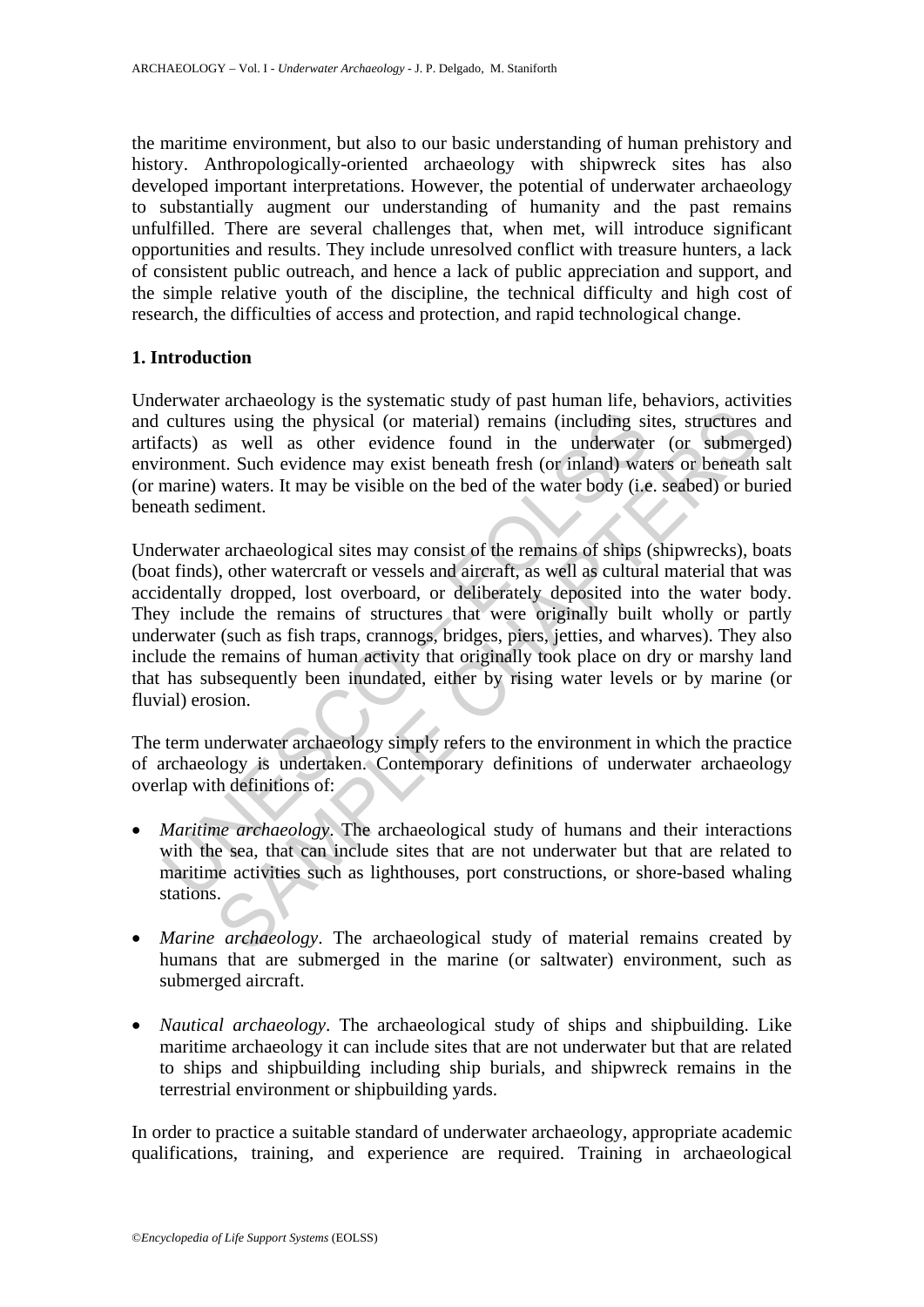technique alone will not suffice. Tertiary (preferably postgraduate) education in anthropological, historical, and archaeological theory, methodology, and research practice need to be combined with suitable qualifications and experience in working underwater. Advanced level training in technical diving is also advantageous, specifically in working on underwater sites at depth, in surf, in poor or limited visibility, or other conditions that may be hazardous. When conducting archaeology in the underwater environment, an underwater archaeologist will often have one or more geographical, temporal, thematic, or cultural specialties or interests such as European wooden ship-building of the Medieval period, Bronze Age sea-borne trade in the Mediterranean, or Confederate blockade-runner Paddle steamers. Other archaeologists may focus on themes such as ship symbols, site formation processes, or computer modeling. Technically oriented archaeologists may focus their efforts in areas such as remote sensing, survey methodology, or conservation.

Underwater archaeological activity must conform to all of the legislative and administrative requirements of the nation or state/province within whose internal waters, territorial seas, or Exclusive Economic Zone (EEZ) the work is being conducted.

ervater archaeological activity must conform to all of the<br>inistrative requirements of the nation or state/province with<br>theres, territorial seas, or Exclusive Economic Zone (EEZ) th<br>ducted.<br>nould also take into considerat It should also take into consideration international conventions and guidelines for the protection and management of the underwater cultural heritage including the *United Nations Convention on the Law of the Sea* (UNCLOS) and the UNESCO *Draft Convention on the Protection of Underwater Cultural Heritage*. Furthermore underwater archaeologists should be guided by codes of practice and codes of ethics such as the ICOM *Code of Professional Ethics,* and the Australian Institute for Maritime Archaeology (AIMA) *Code of Ethics*.

## **2. Aims**

In a recharactery means of the number of the legislative<br>requirements of the nation or state/province within whose interitorial seas, or Exclusive Economic Zone (EEZ) the work is b<br>slso take into consideration internation The aims of underwater archaeology (including marine, maritime, and nautical archaeology) are to integrate archaeological data and interpretation into the broader study of the human past, emphasizing not only materials from submerged sites, but also from maritime activities, arguably one of the more universal human endeavors. Inasmuch as two-thirds of the earth is covered by water, many human civilizations have turned to the sea, lakes, and rivers for sustenance, transportation, and war. To obtain as complete an understanding of the past, archaeological reconstructions of the past, as well as anthropological interpretations of human behavior, must include information from submerged or underwater sites.

Archaeology underwater is a relatively new sub-discipline of archaeology, and is just now passing from a pioneering period that spanned the last half of the twentieth century. The aims of archaeologists working in this field, over the next century, will focus on better integration of their data and interpretation with the wider professional community, and better dissemination of their research to the public. Other aims will include combating treasure hunting and commercial salvage of archaeologically significant shipwrecks, and adapting to the late twentieth century development of new technologies that have unlocked the potential to discover, examine, excavate, or plunder sites at any depth in the ocean.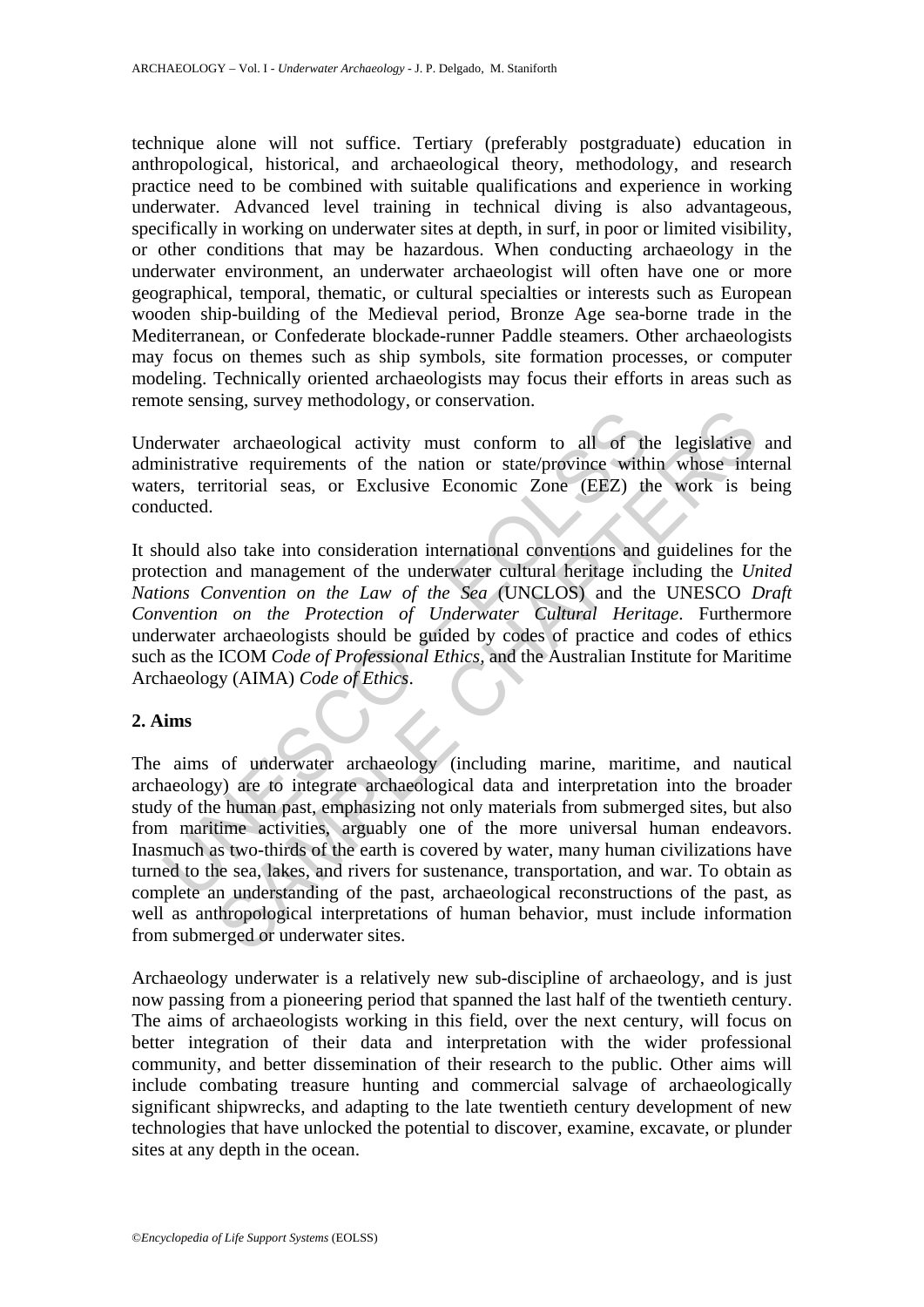### **3. The Environment**

Underwater archaeology is conducted in naturally occurring bodies of fresh or salt water such as oceans, seas, lakes, rivers, streams, swamps, marshes, caves, sinkholes, and cenotes, as well as bodies of water constructed by human beings such as reservoirs, dams, canals, and wells. The underwater environment provides the underwater archaeologist with both opportunities and challenges, which can result in the long-term preservation of some cultural materials, but also the rapid deterioration of certain cultural materials when the environmental conditions are changed.

The work of maritime archaeologists can be accomplished on sites that are now buried but were formerly underwater, including bogs, former riverbeds, or urban settings along reclaimed waterfronts. Shipwreck work occasionally takes place on beaches as well as underwater. In all these cases, however, the material studied is almost always still in a wet environment, be it mud, wet sand, or bog.

#### **3.1 Preservation**

Example 11 and these cases, however, the material studied is almo<br>
environment, be it mud, wet sand, or bog.<br> **Preservation**<br>
underwater environment can preserve complex associations of c<br>
er condition than they may be pre The state and the state of the state of the state of the state of the state of the state of the state of the state of the state of the state of the state of the state of the state of outer an underwater environment can pre The underwater environment can preserve complex associations of cultural material in better condition than they may be preserved on a terrestrial archaeological site. After a period of time an underwater archaeological site may reach an approximate state of equilibrium with its environment. As a result certain types of cultural material may remain in a remarkably good state of preservation of considerable periods of time (hundreds or even thousands of years).

#### **3.2 Deterioration**

It has been suggested that shipwrecks are like time capsules and to a very limited extent this may be true in that the majority of the site's structure and artifact assemblage were deposited on one particular day in the past. Nevertheless taphonomic or site formation (post-depositional) processes will affect the site over time resulting in the deterioration or destruction of certain materials or parts of the site, as well as the addition of cultural material to the site

By definition cultural material removed from any underwater archaeological site will be waterlogged and depending upon the type of water (fresh or salt water) and the type of material, it may be saturated with chloride ions. Physical and chemical processes as well as biological organisms cause deterioration to, and in some cases the eventual destruction of, underwater archaeological sites, structures, and artifacts. The rate of deterioration for certain materials may slow after a period of time particularly in anaerobic conditions (without oxygen) and when buried by sediment.

There are two principal processes affecting, and potentially threatening, underwater archaeological sites. These arise from environmental processes, and human activities. Naturally occurring environmental processes such as changes in sea level and marine (or fluvial) erosion may affect, and potentially threaten, underwater archaeological sites. Changes in sediment levels or current patterns over a site may result in the damage to the site. Such changes may be cyclical and can only be assessed by observation of the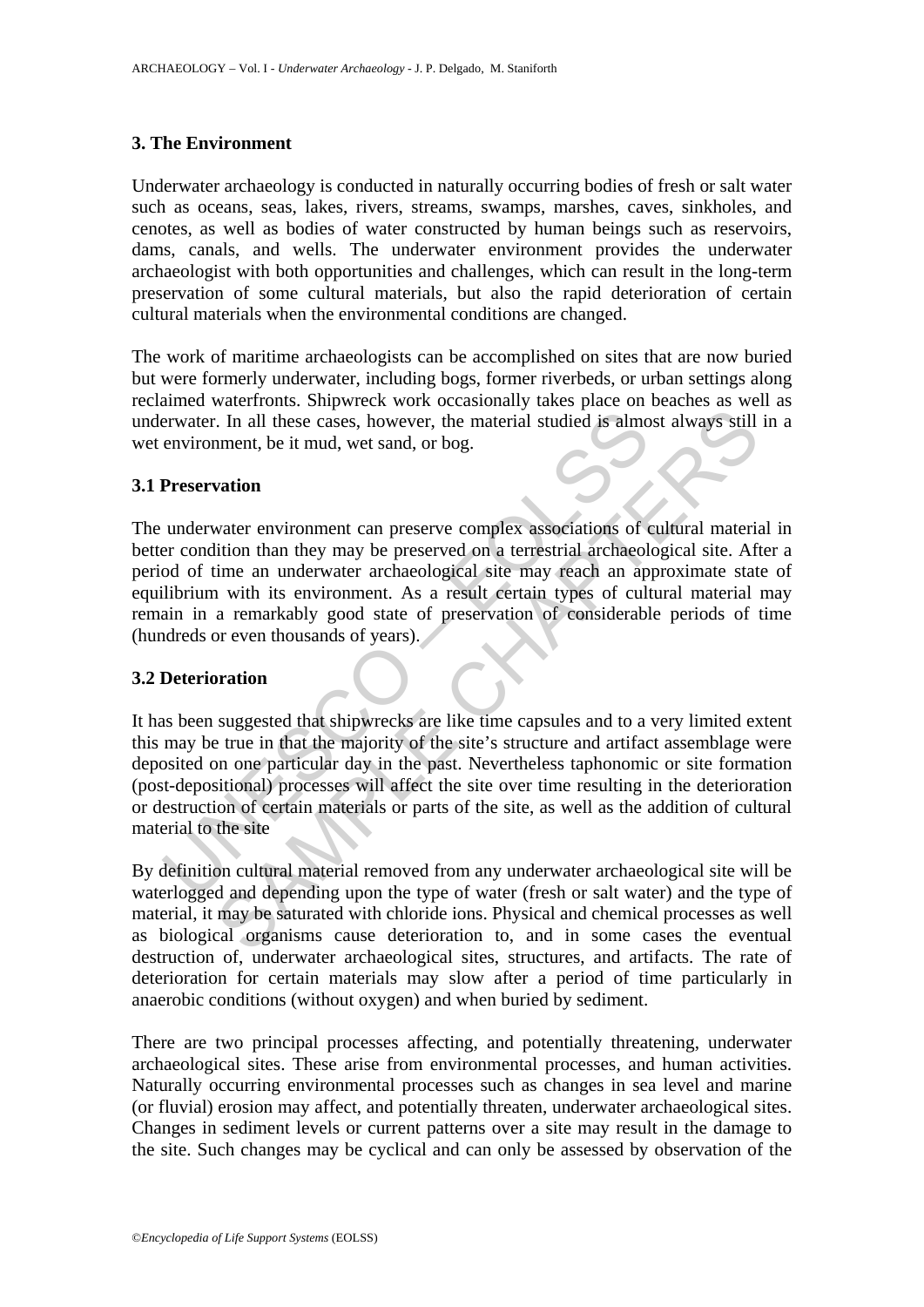site over a period of time. Recent research on the wreck of RMS *Titanic* (1912) has identified a metal-eating species of bacteria that may also pose a threat to submerged iron and steel shipwrecks. By far the greatest threat to underwater archaeological sites is deliberate or inadvertent damage or destruction of the site and/or its associated artifacts caused by human activity. This includes dredging and other forms of harbor maintenance and clearing, damage from deep trawling and other fishing activity, anchoring, and deliberate salvage, souvenir hunting, or looting.

#### **4. Methodology, Techniques, and Equipment**

on is diving where a diver is supplied with a compressed g.<br>
UBA or surface-supplied air. Recent advances in diving technology<br>
UBA or surface-supplied air. Recent advances in diving technology<br>
this achieved by divers to diving where a diver is supplied with a compressed gas supply such<br>surface-supplied air. Recent advances in diving technology, termed techn<br>sativing where a diver is supplied with a compressed gas supply such<br>sativing inv In order for human beings to remain submerged in the underwater environment for any length of time, at virtually any depth below the water surface, requires the use of special equipment. In relatively shallow water (usually less than 40 meters water depth) one option is diving where a diver is supplied with a compressed gas supply such as SCUBA or surface-supplied air. Recent advances in diving technology, termed technical or mixed gas diving involving the use of Nitrox and Trimix, have extended the water depths achieved by divers to beyond 80 meters. Technical diving uses tethered diving systems, gas mixtures other than air, and training specific to diving at depth. Nevertheless at the present time, the vast majority of the oceans of the world are too deep for diving activity and human beings can only physically reach and work in relatively shallow water depths. To work in the underwater environment at depths beyond about 100 meters involves using a submersible (or submarine) or the adoption of a technical diving regime.

Submersibles offer increasing opportunities for underwater archaeology without exposing the relatively unprotected human body to the inherent dangers of diving at depth. Submersibles also allow for a human presence on sites at depths were diving is impossible with current technologies, such as deep ocean wreck sites like *Titanic*. The first submersible used for archaeological research was the 1960s-built *Asherah*. Built for the University of Pennsylvania for the then-infant Institute of Nautical Archaeology, *Asherah* worked on Mediterranean shipwreck sites under the direction of Dr. George F. Bass.

The research submersible *Alcoa Seaprobe* was the next to be used for archaeological work. *Seaprobe* carried divers to the wreck of USS *Monitor* in 1979. The US submersible *Alvin*, developed for the US Navy in 1964, has conducted many military and scientific missions, including the exploration of RMS *Titanic*. Other deep ocean submersibles—the Russian *Mir* 1 and *Mir* 2, and the French *Nautile*—have also dived on *Titanic*. These commercial uses have not been archaeological, but they demonstrated that archaeological work was possible. Work by *Mir 1* and *Mir 2* to document and encapsulate portions of the sunken Soviet nuclear submarine *Komsomolets* at a depth of 1700 metres in 1989 was a further demonstration of the ability of deep ocean submersibles, operated by skilled pilots, to conduct intricate work like archaeology. . This potential has since been explored and proved with projects such as Dr. Robert Ballard and Dr. Anna Marguerite McCann's surveys of the Mediterranean, Black Sea, and the survey and excavation of shipwrecks at Skerki Bank in the Mediterranean.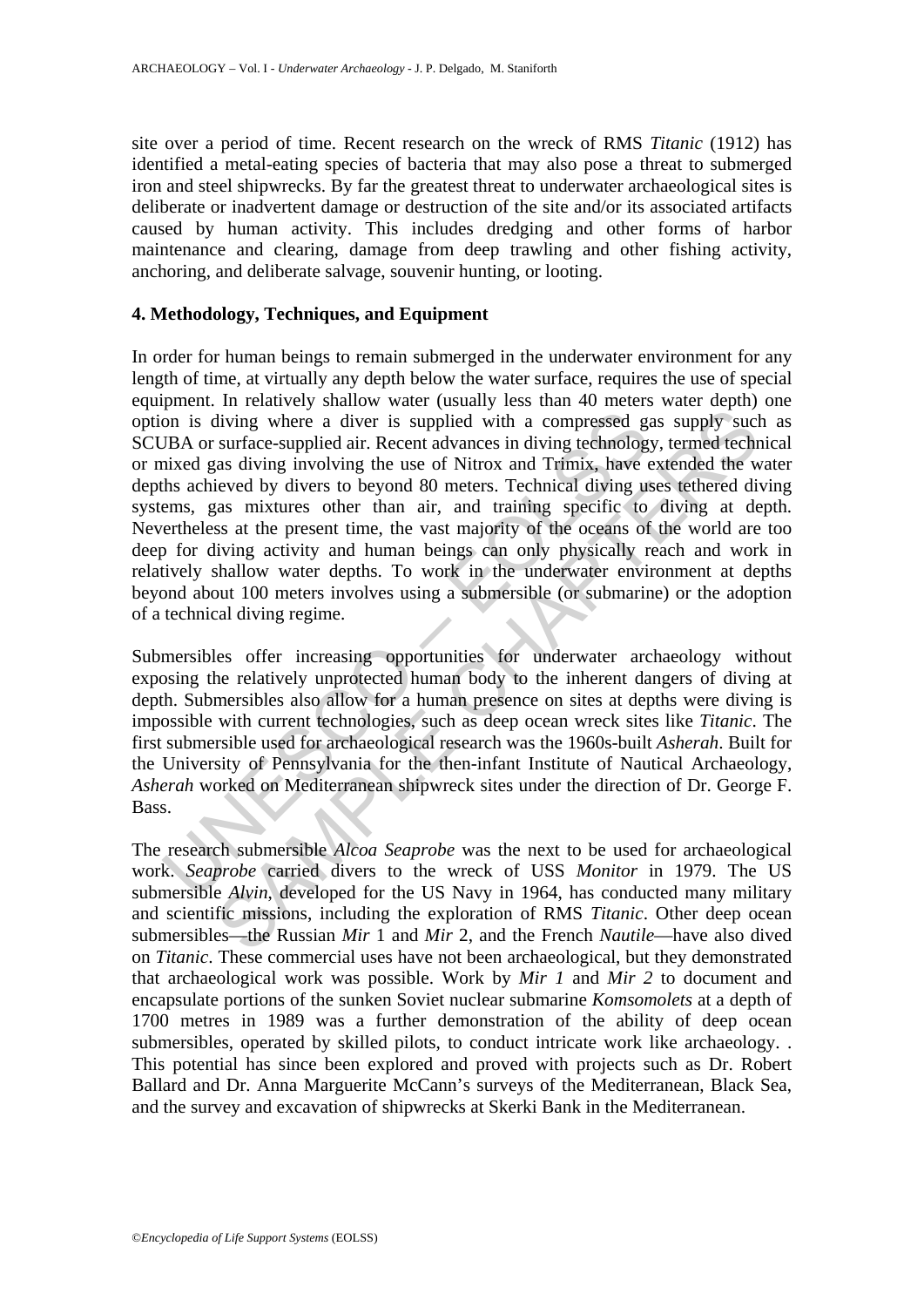The costs of sending a manned submersible into the deep are high but the costs are dropping. Once the domain of the military and government-funded bodies like Woods Hole Oceanographic Institute, deep-sea exploration has extended to the commercial world, as the employment of *Nautile*, and the *Mirs* in *Titanic* projects demonstrates. For shallower work, tethered diving suits are becoming less expensive and allow people to descend into the depths without fear of decompression sickness. They include the most recent update of the armored diving suit, in this case a one-atmosphere body fitting Newtsuit. Developed between 1979 and 1987 by International Hardsuits, a Canadian firm, the Newtsuit dives to 1000 feet with the diver safely inside. Foot pedals control a thruster pack, and while tethered to the surface, the Newtsuit diver can spend 48 hours submerged without surface air. While employed in military and commercial salvage operations, the Newtsuit has yet to be employed on an archaeological project.

alternative to actually placing people on an underwater arehaeolouse of a Remote Operated Vehicle (ROV) or remote sensing equiply<br>sical) equipment such as Side Scan Sonar, Magnetometers<br>-Bottom profilers, or CHIRP systems. The alternative to actually placing people on an underwater archaeological site involves the use of a Remote Operated Vehicle (ROV) or remote sensing equipment (underwater geophysical) equipment such as Side Scan Sonar, Magnetometers, Metal Detectors, Sub-Bottom profilers, or CHIRP systems. Remote Operated Vehicles are robotic devices, tethered to a support ship on the surface that carries still or video cameras. ROVs can also carry manipulating devices for excavation or recovery of materials ranging from geological samples or artifacts.

### **4.1 Regional or Site Inventory**

In order to assess and manage underwater archaeological sites it is necessary to undertake a process of regional or site inventory to establish information about what sites and cultural material actually exists underwater. Information about the location, nature, extent and significance of underwater archaeological sites needs to be compiled into a database for each nation and/or state/province.

tive to actually placing people on an underwater archaeological site invo<br>
Remote Operated Vehicle (ROV) or remote sensing equipment (underw<br>
1) equipment such as Side Scan Sonar, Magnetometers, Metal Detect<br>
In profilers, A regional survey may take one of two forms—a random sample or a stratified sample. A random sample regional survey would take the form of conducting an intensive visual and/or remote sensing survey of a selected percentage (say 10%) of an area for archaeological sites, structures or artifacts. Such a survey methodology may be more suitable for area surveys of anchorages or jetty sites. A stratified sample regional survey distinguishes areas within the total survey area on the basis of differences in environmental factors such as topography and water depth and cultural factors such as shipping routes and the location of ports. Increased levels of coverage (or over sampling) in areas with a higher probability of sites, structures or artifacts may be more suitable for area surveys for shipwrecks.

States, museums, cultural resource managers and professional and avocational organizations have undertaken numerous regional surveys, some of extensive areas, throughout the world. Notable examples include the work of the Institute of Nautical Archaeology in the eastern Mediterranean, the U.S. National Park Service in the national parks and marine protected areas of the United States, the Western Australian Maritime Museum in western Australia, GRAN in France, and Parks Canada's surveys of Canadian national parks areas.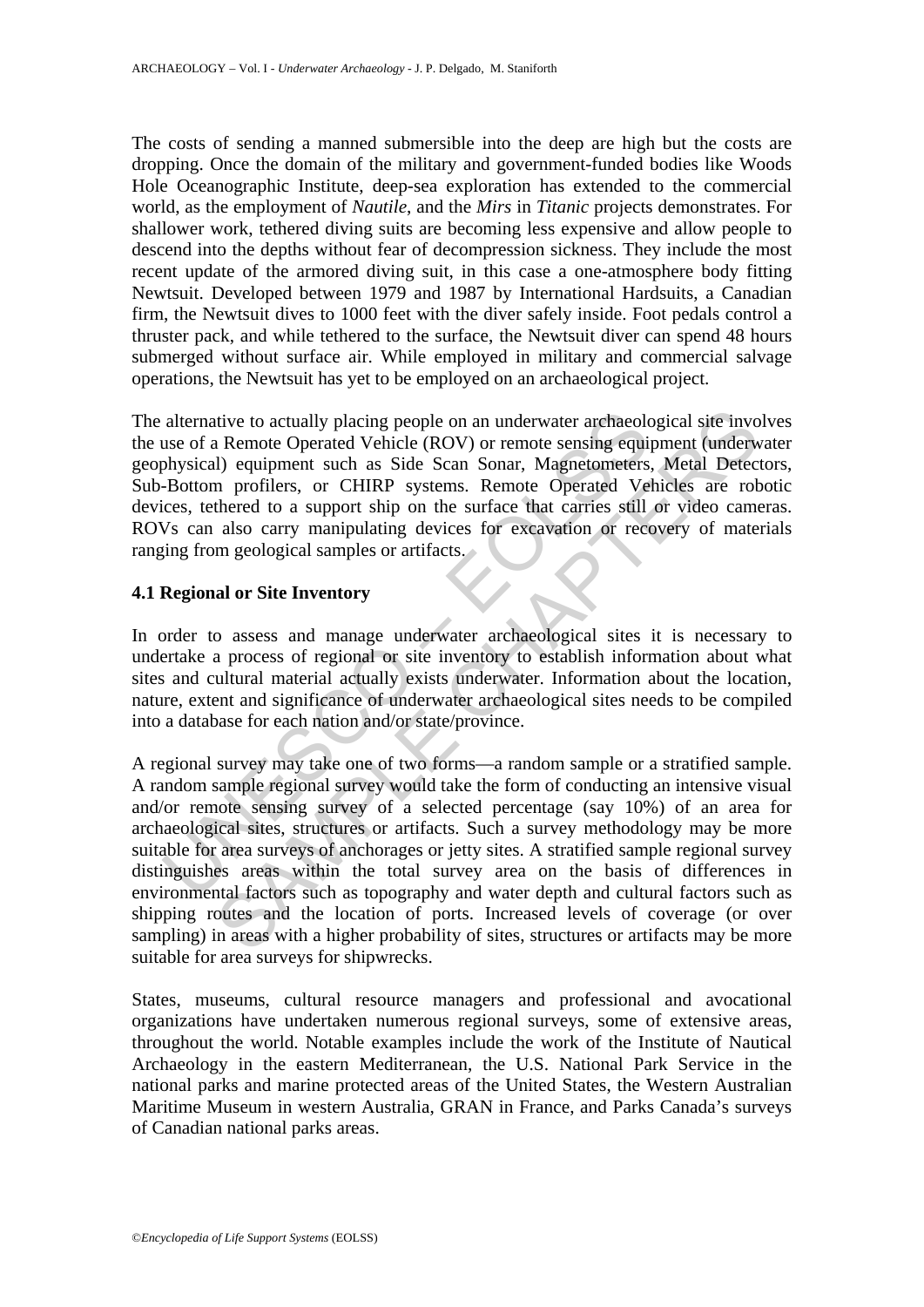#### **4.2 Site Survey and Recording**

Site survey is the process of measuring and recording the site features, spatial arrangements, distributions and relationships between cultural materials on an underwater archaeological site. Site survey requires that the accurate location of any item of cultural material must be measured and recorded before it is moved or raised. Site survey recording may take the form of the use of physical measurements such as trilateration, or a three-dimensional grid frame system, and/or electronic systems such as the Sonic High-Frequency Archaeological Ranging System (SHARPS) or similar system. In addition to physical and/or electronic measurements, a site survey should include the use of underwater photographic recording such as site photographs, a photomosaic, stereo-photogrammetry, and/or video recording. Site survey methodology may also employ remote sensing equipment such as metal detectors, magnetometers, and/or sub-bottom profilers.

A pre-disturbance survey of every underwater archaeological site must be undertaken before any cultural material is moved or raised.

## **4.3 Excavation**

Excavation is the process of uncovering all or part of an underwater archaeological site by removing the sediment, recording the location, type, size, and amount of cultural material and then removing or recovering all or part of that material. Excavation is a destructive process and will radically change or destroy the archaeological record.

(or sub-bottom profilers.<br>
The disturbance survey of every underwater archaeological site m<br>
The any cultural material is moved or raised.<br> **Excavation**<br>
avation is the process of uncovering all or part of an underwater<br>
r The bottom profilers.<br>
In the process of uncovering all or part of an underwater archaeological<br>
site must be undertained intervalsed or raised.<br>
In the process of uncovering all or part of an underwater archaeological<br>
an Excavation of an underwater archaeological site should only be undertaken when the site and/or artifacts are threatened with disturbance or destruction as a result of human activity, or through environmental processes; or previous research and a written research design have demonstrated that only through excavation can answers be found to specific research questions.

#### **5. Sites and Structures**

### **5.1 Submerged or Inundated Terrestrial Sites**

Terrestrial prehistoric archaeological sites throughout the world have become submerged as a result of naturally occurring rising sea level, or inundated in human created water storage such as reservoirs and dams. Submerged prehistoric sites with material including lithic artifacts, human remains, and organic cultural material have been found at underwater archaeological sites such as Little Salt Spring (Florida, USA), Warm Mineral Springs (Florida, USA), and Montague Harbor (British Columbia, Canada). Other prehistoric and protohistoric sites with submerged remains include Iron Age villages covered by rising water levels in Swiss lakes, as well as crannogs in Ireland and Scotland.

Harbor constructions include wharves, moles, quays, jetties, piers, fortifications, canals, or artificial docks that have become submerged by rising sea-level, caused by catastrophic events such as earthquakes, or simply as a result of natural site-formation and deterioration processes. Examples of sites studied and/or excavated within the last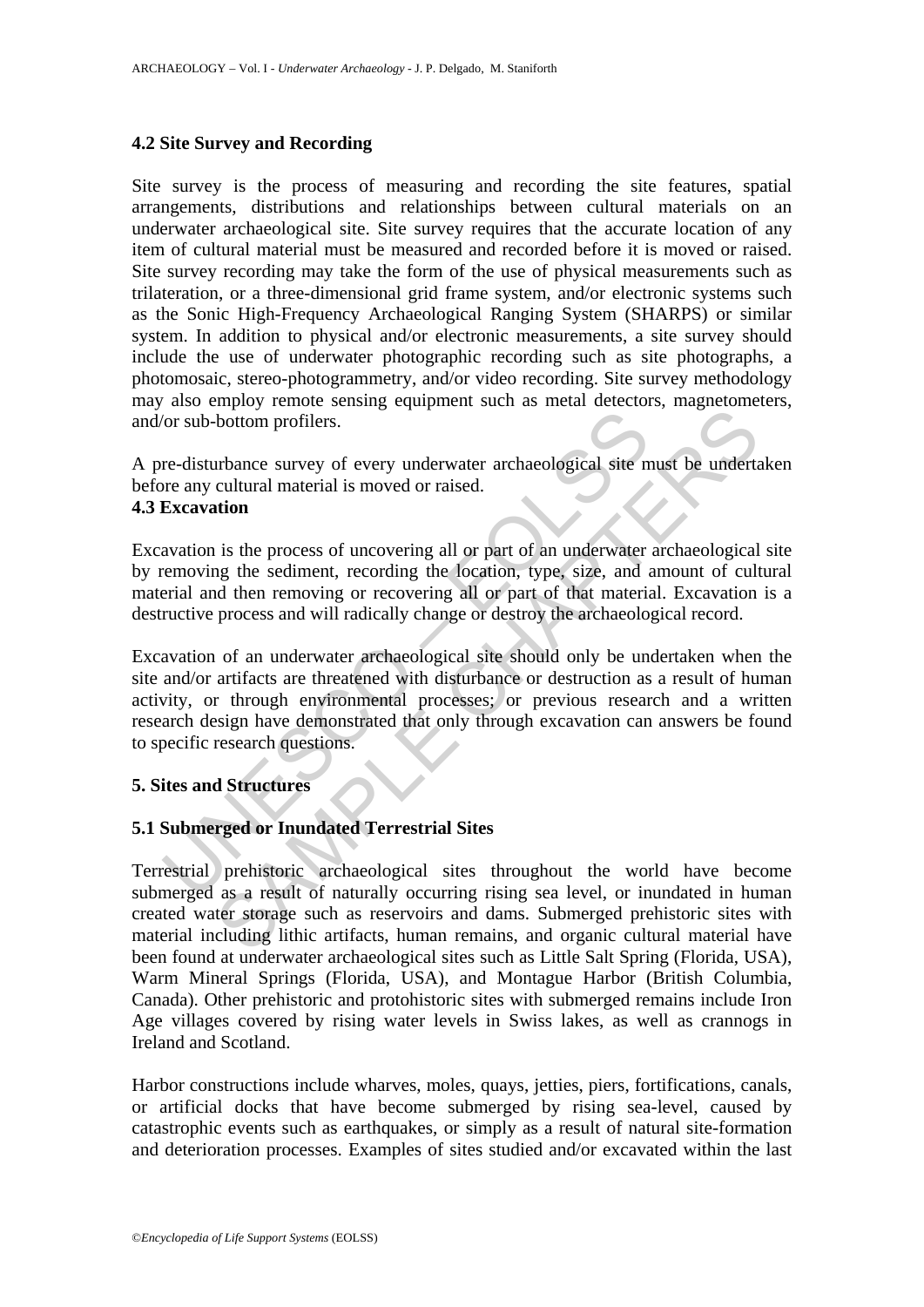few decades are: Caesarea Maritima, Cosa Dvaraka, Hoff's Store, Kencherai, Pontia, and Port Royal.

-

- -
- -

## TO ACCESS ALL THE **22 PAGES** OF THIS CHAPTER, Visi[t: http://www.eolss.net/Eolss-sampleAllChapter.aspx](https://www.eolss.net/ebooklib/sc_cart.aspx?File=E6-21-01-10)

#### **Bibliography**

Ahlstrom C. (1997). *Looking for Leads: Shipwrecks of the Past Revealed by Contemporary Documents and the Archaeological Record*. Helsinki: Finnish Academy of Science and Letters. [A leading Baltic archaeologist documents the interrelationship between archival sources and post-medieval wrecks.]

Babits L. E. and Van Tilburg H., eds. (1998). *Maritime Archaeology: A Reader of Substantive and Theoretical Contributions*. New York: Plenum Publishing. [Intended primarily for undergraduate and graduate students, this is a reader containing articles and papers on methodology and theory in maritime archaeology that includes some difficult to access and out-of-print material.]

Bass G. F., ed. (1974). *A History of Seafaring based on Underwater Archaeology*. New York: Walker and Company. [This now classic work represented the first attempt to use the results from systematic underwater archaeological research to write a history of seafaring.]

Bass G. F., ed. (1988). *Ships and Shipwrecks of the Americas*. New York: Walker and Company.[A later, companion volume to A History of Seafaring, this volume, written by various contributors, takes a thematic and chronological tour of North American maritime and naval history, ships, and sites.]

Dean M., Ferrari B., Oxley I., Redknap M., and Watson K., eds. (1992). *Archaeology Underwater: The NAS Guide to Principles and Practice.* London: Archetype Publications. [This guide is an excellent introduction to the underlying principles behind, and the basic methodologies used in, underwater archaeology.]

**tography**<br>
trom C. (1997). *Looking for Leads: Shipwrecks of the Past Revealed by Conthe Archaeological Record.* Helsinki: Finnish Academy of Science and Lett<br>
ecologist documents the interrelationship between archival so **y**<br>
(1997). Looking for Leads: Shipwrecks of the Past Reveated by Contemporary Docum<br>
acaological Record. Helsinki: Finnish Academy of Science and Letters. [A leading 1<br>
documents the interrelationship between archival s Delgado J. P., ed. (1997). *Encyclopedia of Underwater and Maritime Archaeology*. London: British Museum Press. [The first comprehensive reference work on the subject, the encyclopedia includes several hundred essays on sites, theory, methods, equipment, and practice around the world. The essays and entries were prepared by an international group of contributors, many of them archaeologists engaged in the study of the sites or themes represented.]

Green J. (1990). *Maritime Archaeology: A Technical Handbook*. New York: Academic Press. [This book contains a useful discussion of some of the methodologies, techniques, and equipment used in maritime archaeology].

Greenhill B. (1995). *The Archaeology of Boats and Ships: An introduction*. London: Conway Maritime Press. [A basic introduction to some of the available archaeological knowledge about the development of the world's boats and ships.]

Gould R. A., ed. (1983). *Shipwreck Anthropology*. Albuquerque, NM: University of New Mexico Press. [This book represented the first attempt to incorporate anthropological approaches to the study of shipwreck sites.]

Gould R. A. (2000). *Archaeology and the Social History of Ships*. Cambridge: Cambridge University Press. [An up to date review of the field of maritime archaeology that provides a broadly anthropological examination of the societies and cultures that produced ships and seafarers.]